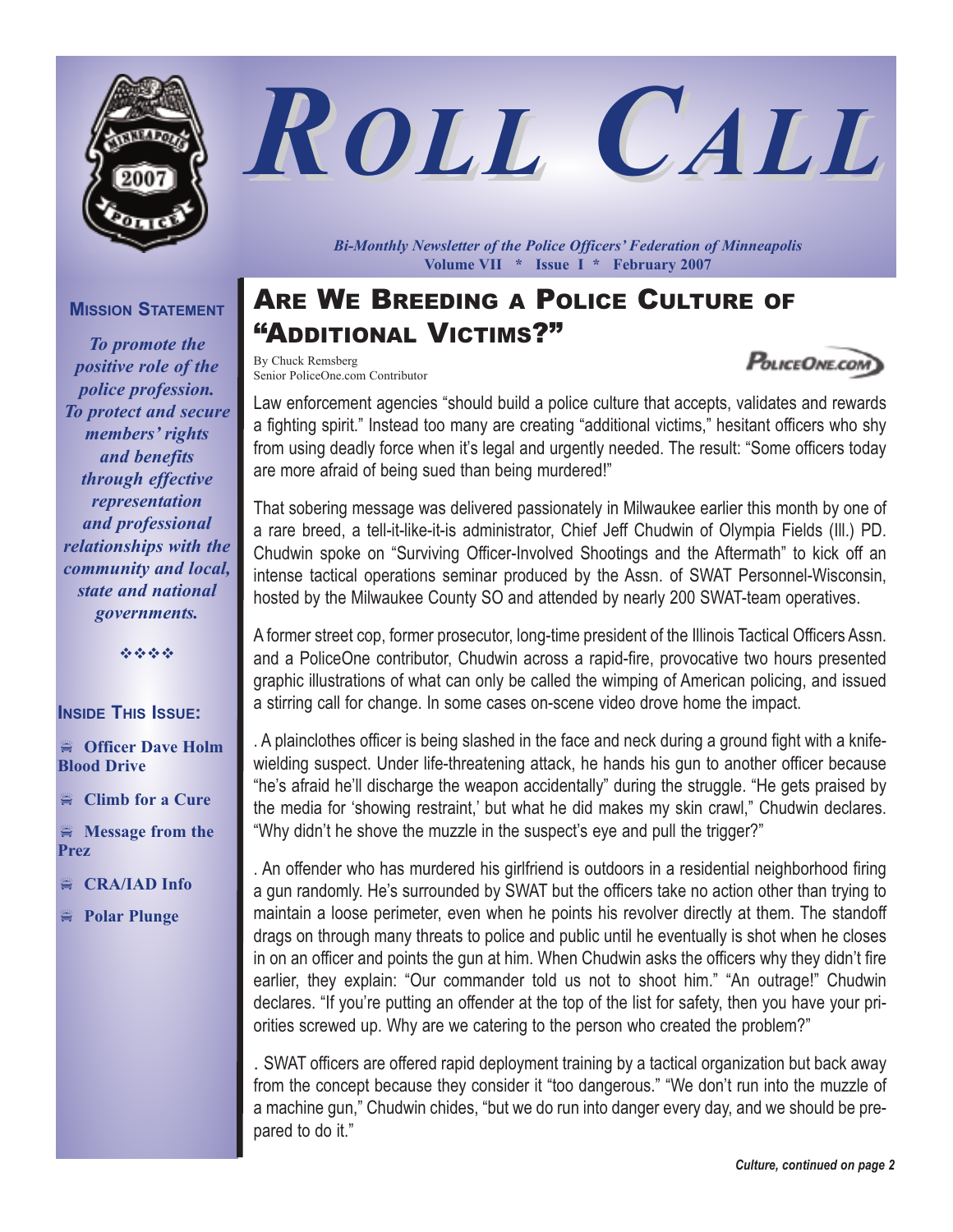#### **MESSAGE FROM THE "PREZ"**



It's been said that no man's life or property is safe when the legislature is in session. So to minimize damage to members of the Federation during this meeting of the legislature, we will once more be prowling the halls in St. Paul to make sure our interests are represented.

This year the debate with the most potential impact on police officers in Minneapolis is the fight over Local Government Assistance (LGA), which is state money distributed to cities and towns with no strings attached.

Four years ago, when the state was having financial trouble, the legislature and Governor Pawlenty cut LGA funds. For Minneapolis, less money from the state meant the mayor either had to raise taxes to replace the shortfall or cut programs to save money. This was not a decision that appealed to Mayor RT Rybak and his decision to make devastating cuts to public safety was blamed on LGA lcuts.

For the past four years, everywhere he went, every time he spoke RT's refrain was: "We had to cut public safety due to the LGA cuts" and on several occasions the mayor blamed the governor personally.

This year the state has a substantial money surplus. (Amazing what living within your means can do, isn't it?) So the big question at the capital is what should we do with the money? The governor and many of the legislators believe that any LGA money given to Minneapolis should be specifically used for public safety, which sounds like a great idea to me.

Their reasoning is that if the city says LGA cuts forced them to cut public safety — and we saw first–hand how having 170 fewer cops worked out — then any new LGA money should be spent on restoring cuts to public safety and not on politician's pet programs.

But guess what? Now RT doesn't want to be told what to do with the money. It seems that blaming cuts to public safety on reduced LGA money was only a convenient excuse for the mayor. Public safety wasn't a priority for him and the LGA excuse gave him the ability to cut the department and still have political cover.

So today, when there might be an opportunity to adequately fund public safety, he says 'No.'

The question taxpayers and Federation members should be asking is: what will he really do with the money if he won't commit it to public safety? How high does the crime rate have to get before Rybak thinks public safety is a priority? And how much is Rybak's word worth?

How does that go — talk the talk or walk the walk? Stay tuned.

#### *Culture, from page 1*

. An active shooter is inside a fast-food restaurant killing people. A SWAT team is ready to make entry or to fire through glass to take him out. A commander en route but 10 miles out orders the officers to stand down until he gets there..A commanding officer instructs his street personnel, "You can't shoot at anyone until you are shot at first".. A chief states that anyone who can't control an aggressive offender with a knife from 5 to 7 feet away without using deadly force should not be a police officer-all examples of "lunacy," Chudwin says.

"That kind of thinking can put you in a black hole you can't get out of. This is the culture we have to get away from. There is no obligation for you to be injured, wounded or murdered" rather than shooting to stop a lethal threat.

Chudwin made clear that he is not advocating the development of rogue officers who pursue vigilante missions on the street. But he does feel that officers and agencies should embrace a greater willingness and readiness to use lawful deadly force in appropriate circumstances.

"Predators are out there, not afraid of us, willing to attack us," said Chudwin, who has had two friends who were murdered on the job. "But officers often back away from aggressively finishing the fight."

Part of the problem, he suggested, is unrealistic training that teaches officers to rely on tactics and equipment that in many real-life confrontations don't work.

Field experience has well established that pepper spray, for example, "won't work against people who are committed and willing to fight to the death." Yet he showed dramatic video of a determined naked man moving threateningly down a city street with a knife after having cut off his own penis. Responding officers attempted-futilely-to control him with endless verbal commands and bursts of OC. Their solution ultimately was to risk their own safety by dog-piling him.

Why waste time and heighten your personal risk "by trying something that cannot work, like pain compliance against a crackhead who can't feel pain?" Chudwin asked. "Why create false expectations of success?"

He deplored the tendency, again often reinforced in training, to over-verbalize. "Show me a Supreme Court case or statute that says you must give verbal warning before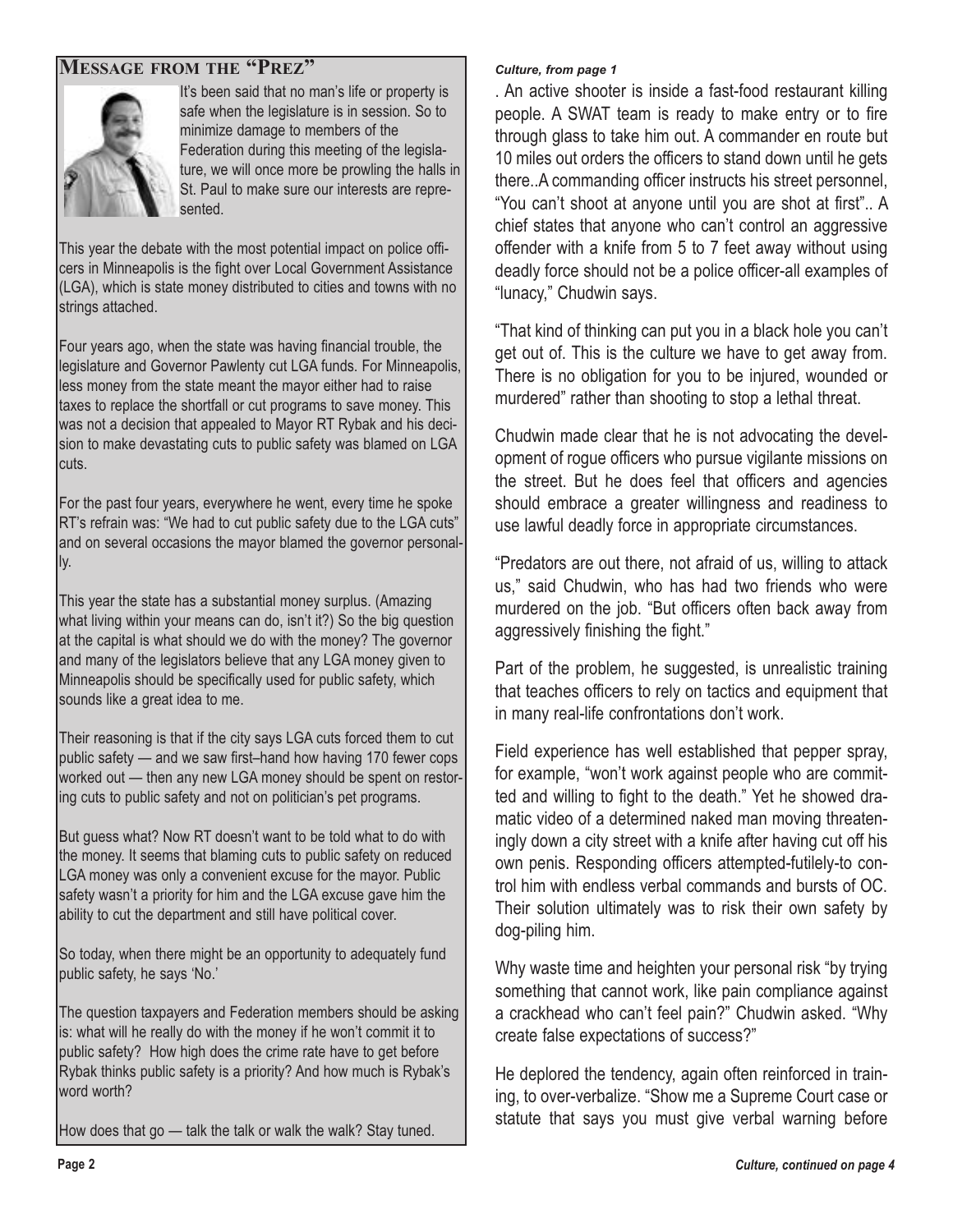## CLIMB FOR A CURE

#### By Mike Kirchen

On February 10<sup>th</sup> 25 Minneapolis Police Officers will be racing the Minneapolis Fire Department, St. Paul Police Department and the St. Paul Fire Department up 52 floors of the IDS Center. This will be

the 26<sup>th</sup> annual Cystic Fibrosis Climb for a Cure, but only the third annual Police / Fire challenge to kick-off the event. This years captain, Michael Kirchen and co-captain and recruiting coordinator Lynn Meuwissen have tapped into some of the elite stair climbers on the department.



Mikayla Polski

Minneapolis Fire won the last two

years with two firefighters finishing at 6:38. This event is getting bigger each year with more cops and firefighters participating. This year will be the first year that the traveling shovel will be awarded to the champions. This trophy was designed by a Minneapolis artist and will display the badges of all four departments and each year's winner. The teams can be as big as we want; only the top 3 male and 2 female times are counted for the team time. We have 25 cops this year; let's shoot for 35 next year.

This year all the cops from Minneapolis and St. Paul will be wearing the same t-shirts with a picture of Mikayla Polski on the front. Mikayla is the 5 year old daughter of St. Paul Police Officer Mike Polski and she has cystic fibrosis. The front of the shirt will read "Cops For a Cure" and the back will have our respective badges and each of the police department's federation for sponsoring the teams.

Thank you to the Minneapolis Police Federation for splitting the cost with the St. Paul Police Federation for the t-shirts.



Light \$25. (Additional flashlights are also available at the Federation Store.) **Page 3** Come check out our new line of Pelican Flashlights at the Federation Store! Listed Clockwise: LED Clip On Light \$14, M9 Duty Light \$96, & PM^ Xenon

# **TOYS FOR TOTS**

The Minneapolis Police Department, Park Police Department, U of M Police Department, and the DNR all participated in the Toys for Tots drive this year. Each precinct from Minneapolis brought a squad full of toys and the toys from all of the departments nearly filled one of the tents!



Captain Jim Konrad (MN DNR), Officer Lynn Cronquist, Officer Katie Seitz (U of M), Officer Brandon Kitzerow, Officer Molly Fisher, Sgt. Rick Doll (Park), Officer Keith Rowland (Park), Agent Bill Larson (Park), Officer Tom Lopez, Sgt. Don Jach



#### CHANGES TO FEDERAL BENEFITS AND WORKERS COMPENSATION

Federal Benefit Amendment to Public Law 94-430. Hometown Heroes Survivors Act of 2003 amends Public law to allow full benefits to officers whose death results from a heart attack or stroke while on duty.

Workers Compensation Minnesota Statute 176.011 Subd. 15 Sec.b; Occupational Disease. This statute allows benefits if death was caused from certain presumed occupational diseases such as undulant fever, myocarditis, coronary diseases such as undulant fever, myocarditis, coronary sclerosis, pneumonia, or an infectious or communicable disease.

*Reprinted from LEMA newsletter*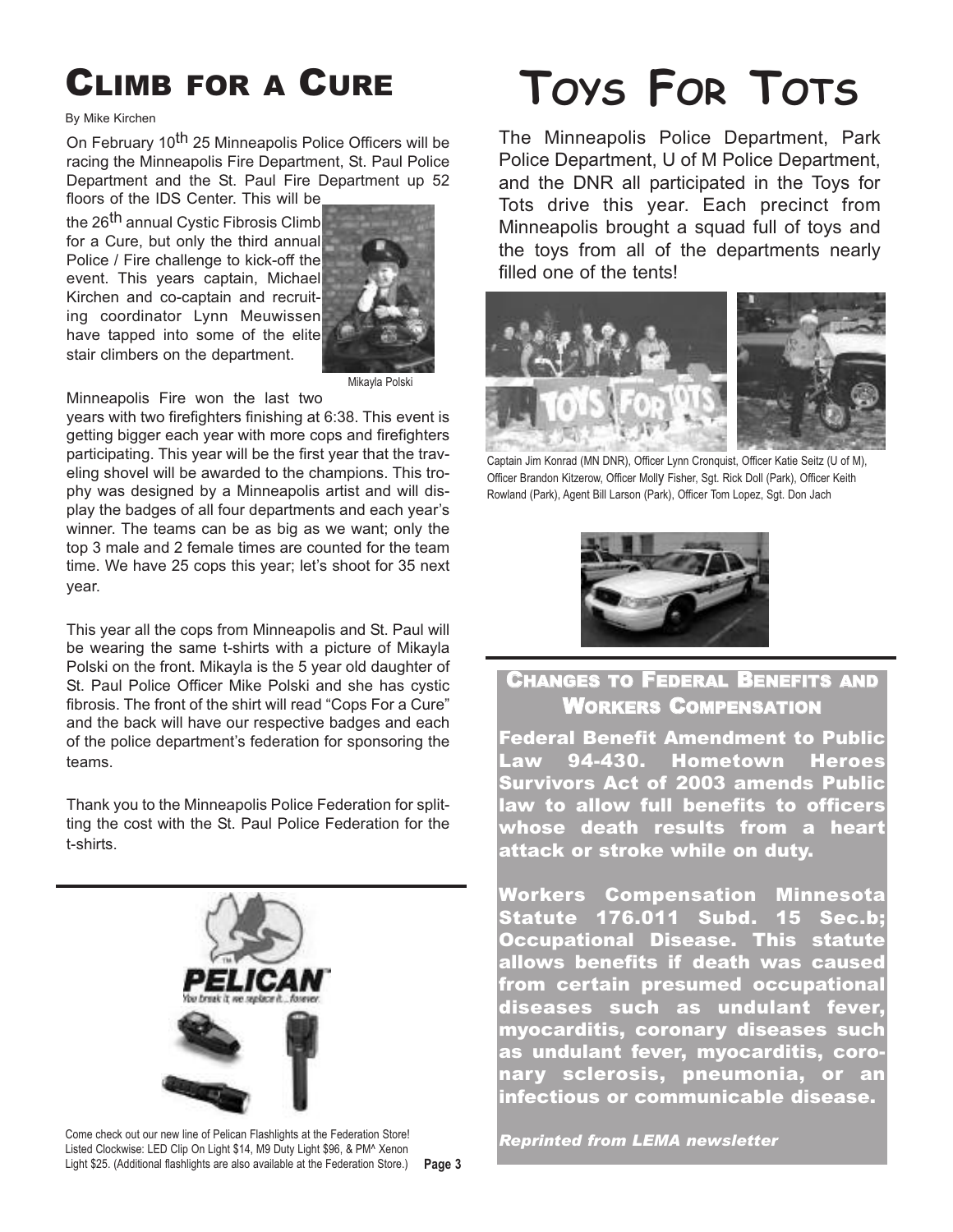#### MBC BLOOD DRIVE

The January 19, 2007 blood drive for Officer Dave Holm was an enormous success! Over 100 people came in to donate



the day of the blood drive! Memorial Blood Center was able to register 95 people to donate and was able to collect a total of 75 units of blood! Out of the 75 who donated blood, 57 were new donors. MBC was very excited about the turnout and mentioned that it was one of their more successful blood drives! Thank you to all who participated in the drive and who left Dave messages of encouragement. We will be putting together a scrapbook with all of the kind messages and bringing it to the hospital once Dave is feeling better. If you did not have a chance to donate blood the day of the blood drive and still would like to donate blood in honor of Dave, you can contact Memorial Blood Centers at 1-888-GIVE-BLD or visit their website at WWW.MBC.ORG.

## FREEZIN' FOR A REASON



A Special Olympics Polar Plunge will be held for the 1st time in Minneapolis on Lake Calhoun March 3rd. Get your teams together and come join the fun! Or if you don't want to take the plunge, we need volunteers the day of the plunge to assist. Pre register on line or register the day of starting at 11am at Famous Daves at Lake and Hennepin. We plunge at 1430 at Calhoun. Chief Johnson of Minneapolis Park Police will be taking the plunge—-dont let him plunge without backup!! Sign up as a team or individually but sign up and help raise money for Special Olympics. Check out the web site at MinnesotaSpecialOlympics.org. Any questions contact Rick Doll at Park PD, Rich Sheldon or Lynn Cronquist at MPD.

### Dave Holm Family Fund

As many of you know, Officer Holm and his wife were involved in a tragic car accident on December 31, 2006. His wife, Mel, died in the accident and Officer Holm was severely burned attempting to save his wife. A fund has been setup to assist with expenses the Holm family will endure during this long recovery process.

Donations can be made to:

The David Holm Family Fund, City-County Federal Credit Union, 3651 Central Avenue N.E., Minneapolis, MN 55418

Thanks goes out to everyone for the continued support shown during this incredibly tragic time.

using deadly force," Chudwin challenged. "There isn't one. *Culture, continued from page 2*

"It's not necessary to talk to somebody when they're trying to murder you. You can do it, but there's no legal obligation to and tactically it's not desirable. There are some offenders you simply can't negotiate with. Yet officers want to take things to the last instant because they have imprinted in their mind 'I don't want to shoot.'"

Reacting properly in threat situations depends on having the right mind-set, Chudwin stressed. "When you go out on the street, the first thing you say when you get in your patrol car should not be, 'Oh, God, I might get sued today.' You really have nothing personally to fear from liability when you follow law, policy and procedure. But fear of liability has led to the murders of police officers.

"If you're more concerned about getting sued than getting murdered, you can't do the job like it needs to be done. You're a threat to yourself and to others."

Regarding deadly force, "you have to know what you can do and when you can do it, and be prepared to do it immediately, without hesitation. If you fail any part of this equation, you will fail on the street." *Culture, continued on page 5*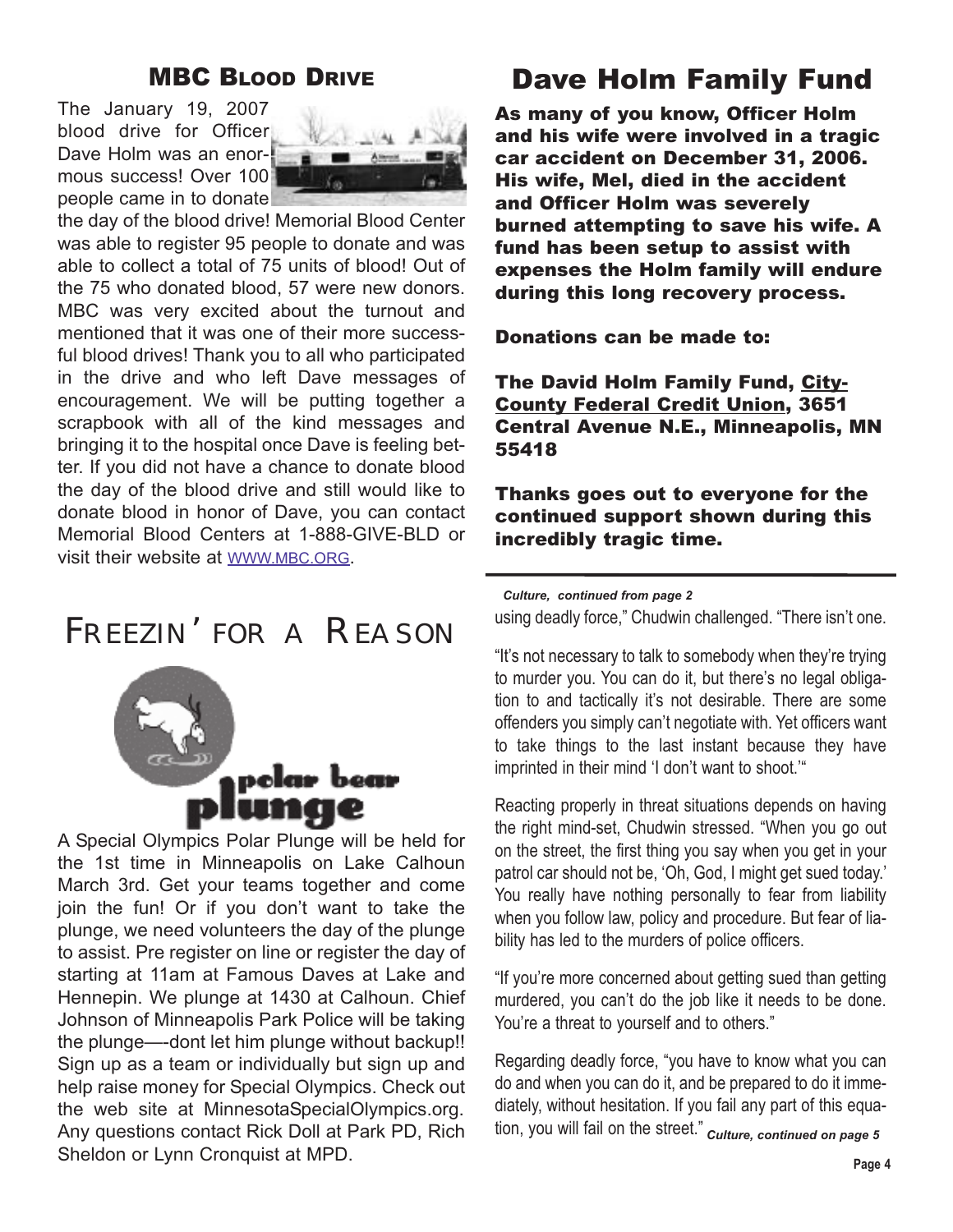#### *Culture, continued from page 4*

The willingness to emphatically stop a life threat needs to be part of your mind-set off duty as well as on, Chudwin reminded. "Only 25 per cent of officers in some areas carry off duty, and then they carry no extra ammunition," he said in disbelief.

"Have some firearm on you always. You will be some place someday with your family and some antisocial s.o.b. will come up to you and want to cut your throat and take your children away-and you're not going to let him.

"Remember, there is no coming back from the dead. If you understand that, you will come home at night. You may be a little battered but you won't be full of holes because you gave some predator verbal commands rather than shoot him."

(C) 2006: PoliceOne.com, the leading information resource for law enforcement nationwide. To register for the free PoliceOne.com news reports, please visit www.policeone.com. Reprinted with permission

## Upcoming Events

Februarv 22<sup>nd</sup> General Membership Meeting, Federation Hall Board Nominations

March 29<sup>th</sup> General Membership Meeting, Federation Hall Primary Election, if needed

April 26<sup>th</sup> General Membership Meeting, Federation Hall General Election

## 2006 Federation Union & Mutual Dues

Federation Dues \$750.67 Mutual Dues \$40.00

## CRA & IAD Statements

Just a reminder that prior to giving a statement to internal affairs or CRA you are entitled to the following as stipulated in Section 4.4 of the contract:

> Before taking a formal statement from any employee, the City shall provide to the employee from whom the formal statement is sought a written summary of the events to which the statement relates. To the extent known to the City, such summary shall include: the date and time (or period of time if relating to multiple events) and the location(s) of the alleged events; a summary of the alleged acts or omissions at issue; and the policies, rules or regulations allegedly violated. Except where impractical due to the immediacy of the investigation, the summary shall be provided to the employee not less than two (2) days prior to the taking of his/her statement. If the summary is provided to the employee just prior to the taking of the statement, shall be given a reasonable opportunity to consult with a Federation representative before proceeding with the scheduled statement.

> For the purpose of this Section 4.4, a "formal statement" is a written, recorded or transcribed record, whether in a narrative form or in response to questions, which is requested to be provided by any sworn employee as part of an investigation of alleged acts or omissions by a sworn employee(s) which may result in the imposition of discipline against any sworn employee(s).



#### **MEMBER** COMMUNICATION



Occasionally the Federation would like to send correspondences to our members that we are unable to send over City email. We are asking our members to provide their personal email addresses so we can send email updates out when the need arises. You can email your personal email address to secretary@mpdfederation.com. If you have any questions, contact Bruce Jensen at the Federation.